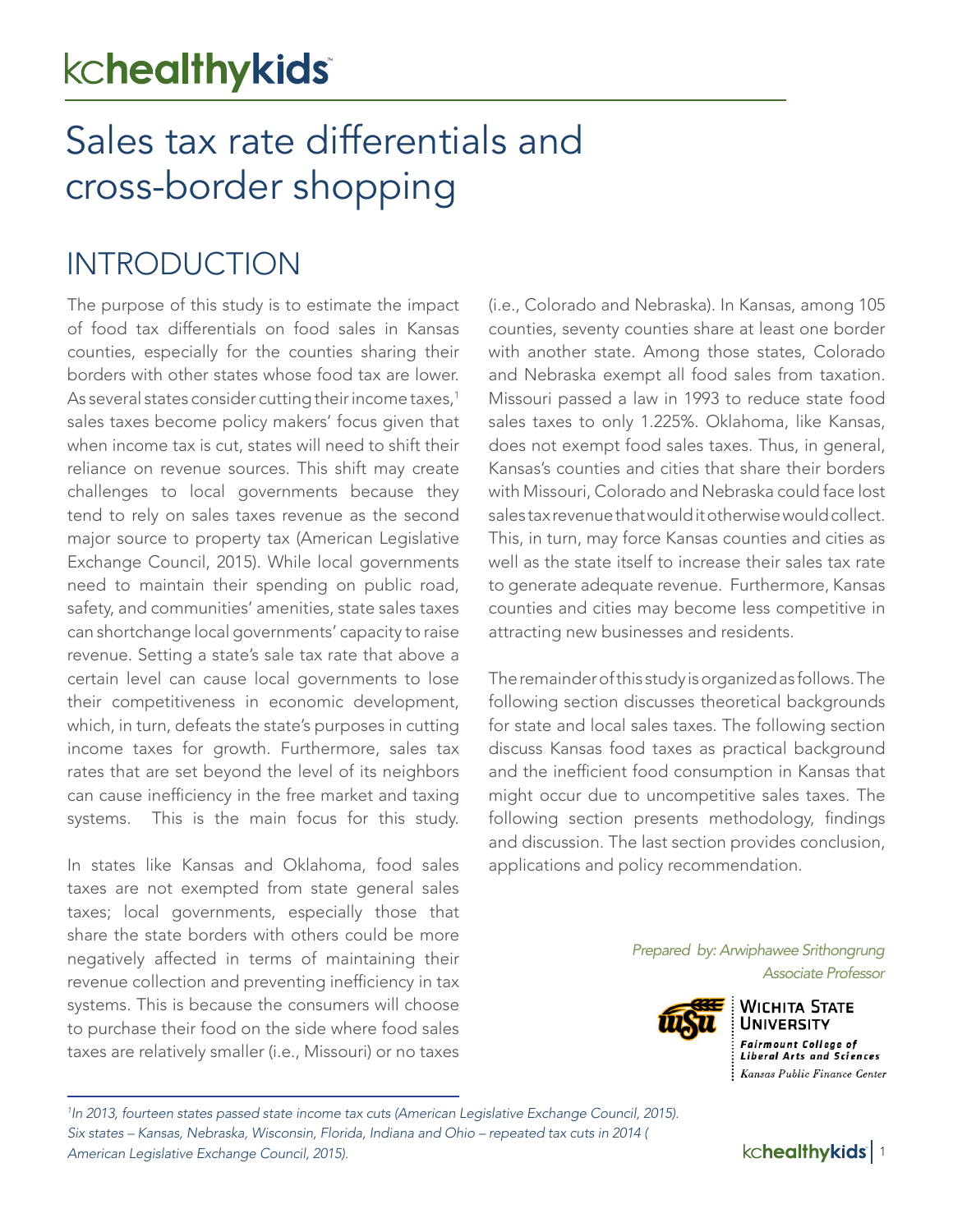## THEORETICAL BACKGROUND

For local governments, the sales tax plays an important role in both economic development and financial management. Empirical studies of the economic development aspect finds evidence that in non-urban areas, having a competitive sales tax rate is one key to attracting new households and firms (Yu & Rickman, 2012). In financial management terms, sales taxes can generate adequate revenue sources for local governments in addition to property taxes if they are set effectively and efficiently (Brunori, 2006). Best practice dictates that local sales taxes should not be higher than those of neighboring jurisdictions, especially for goods that are not necessities, since tax rates will distort consumer decisions to avoid tax; and hence, the jurisdiction will lose its sales tax revenue that would otherwise be collected (Winfrey, 1998; Brunori, 2006; Fisher 2007).

A number of studies examining disparities of tax treatment across borders document the phenomenon of cross-border shopping (Beard, Gant & Saba, 1997) in food items (Toson & Skidmore, 2007), alcoholic beverages (Toson, 2003), state lottery ticket sales (Garett & Marsh, 2002; Toson & Skidmore, 2004), housing establishment (Yu & Rickman, 2012; Thompson & Rohlin, 2012) and employment in the retail sector (Thompson & Rohlin, 2012). Thus, if local governments want to have an efficient and effective sales tax that generates sufficient revenue, they should try to set a rate that is similar to those of the

*2 Toson and Skidmore calculate only tax rate differences within the state and then added an "indicator" variable to indicate a border county.*

<sup>3</sup> Kansas state sales tax rates on food are:

| <b>Effective Dates</b>   | 2013 2012        |  |
|--------------------------|------------------|--|
| January 1 to June 30     | $6.3\%$ $6.3\%$  |  |
| July 1 to December 31    | $6.15\%$ $6.3\%$ |  |
| Average Rate-Entire Year | $6.225\%$ 6.3%   |  |

neighbors given that tax avoidance behaviors of the consumers could reduce local sales tax revenue. In this study, we follow Toson and Skidmore (2007) in measuring after-tax price differentials. However, to improve reliability of the statistical results, we depart from Tosun and Skidmore's methodology by using an "omni-dimensional after-tax price difference" to represent tax difference in all dimensions, rather than those in the state bordering direction. This measure compares a county's food tax rate with the average taxes in adjacent counties in all dimensions (i.e., north, south, east and west), no matter whether the adjacent counties are interior counties or bordering counties.2 For interior counties, food tax rates may be similar because they share the same state sales tax. For bordering counties, food tax rates may be dramatically different given that the adjacent states may have different food tax policies. We use this measure to predict food sales in the county. Our results capture the effect of tax rate differentials on food sales.

### <sup>2</sup> | kchealthykids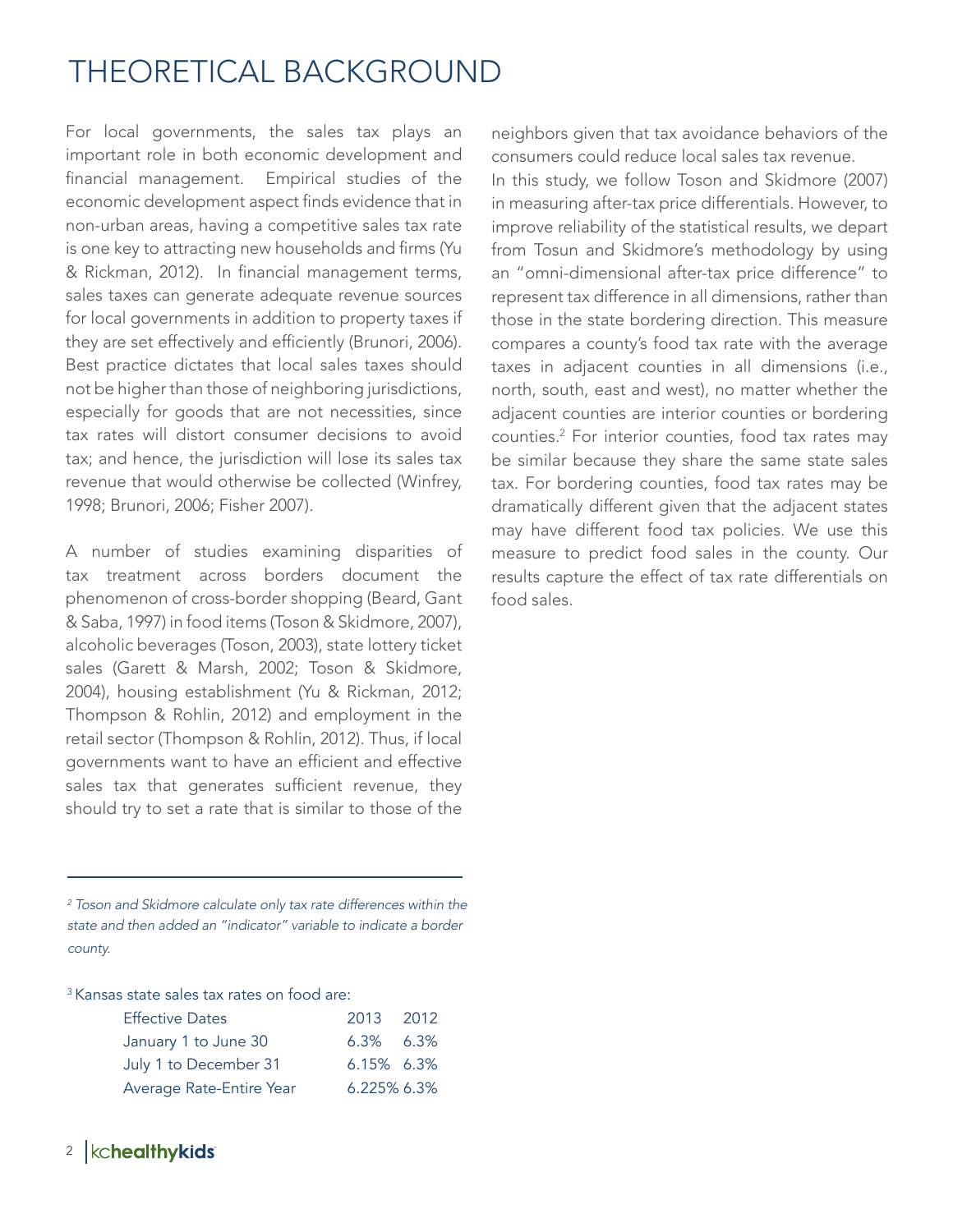## FOOD TAX CALCULATION AND PRELIMINARY ANALYSIS

Table 1 presents the example of how the combined food tax rate is calculated in each county, using Allen County in 2012 as a specific example. We add the state, county and average city rate to derive the combined food tax rate for each of the KS Counties in year 2012 and 2013 . As shown in Table 1, the average food tax rates of all cities within Allen County is 0.41 percent and when added to those of state (6.30 percent) and county (1.25 percent), the total food tax rate in this county is 7.96 percent.

#### *Table 1: Allen County's Total Food Tax*

|                                   | 2012 rate |
|-----------------------------------|-----------|
| <b>KS</b> State                   |           |
| <b>Allen County</b>               | 1.25      |
| Average of Cities in Allen County |           |
| Combined Food Tax Rate            |           |

*Source: Authors' Calculation*

Figures 1 and 2 present the total combined food tax rate by county in Kansas in 2012 and 2013, respectively. On average, the combined food tax rates of Kansas counties are around 7.7 percent and 7.6 percent in 2012 and 2013, respectively. The combined tax rate in the counties adjacent to Missouri are higher than those in the interior counties and those that share borders with Nebraska and Colorado.



| Cheyenne<br>8.300%        |                   | Rawlins<br>7.300%        | Decatur<br>7.300%  | Norton<br>7.250%      | <b>Philips</b><br>7.175%           | <b>Smith</b><br>7.383%  | Jewell<br>7.407%          | Republic<br>8.300%  | Washington<br>7.383%       | Marshall<br>6.967%                                     |                                      | Brown<br>Nemaha<br>8.164%<br>7.550% | <b>None</b>                                             | Doniphan C<br>7.800%             |
|---------------------------|-------------------|--------------------------|--------------------|-----------------------|------------------------------------|-------------------------|---------------------------|---------------------|----------------------------|--------------------------------------------------------|--------------------------------------|-------------------------------------|---------------------------------------------------------|----------------------------------|
| Sherman<br>8.550%         |                   | Thomas<br>7.547%         | Sheridan<br>8.300% | Graham<br>6.633%      | Rooks<br>6.883%                    | Osbome<br>7.800%        | <b>Mitchell</b><br>7.400% | Cloud<br>7.729%     | Clay<br>7.863%             |                                                        | Pottewatomie<br>7.800%               | <b>Jackson</b><br>7.806%            | Atchison<br>7.950%                                      |                                  |
|                           |                   |                          | Gove               |                       |                                    |                         | Lincoln<br>7.300%         | Ottawa<br>7.700%    |                            | Riley <sup>1</sup><br>7.950%<br><b>Geary</b><br>8.883% | <b>CONTRACTOR</b><br>Wabaunsee       | Shawnee<br>8.400%                   | Jefferson<br>7.613%                                     | eavenwort<br>8.581%              |
| Wallace<br>6.300%         | Logan<br>7.967%   |                          | 8.175%             | Trego<br>7.800%       | Elis<br>7.363%                     | Russell<br>8.300%       | Ellsworth<br>7.950%       | Saline<br>7.450%    | <b>Dickinson</b><br>7.624% | <b>Montis</b><br>7,613%                                | 8.269%                               | Osage<br>8.078%                     | Douglas<br>8.500%<br><b>Franklin</b>                    | <b>Johnson</b><br>8.608%<br>Mami |
| Greeley<br>7.300%         | Wichita<br>8.300% | Scott<br>8.800%          | Lane<br>7.300%     | <b>Ness</b><br>6.600% | Rush<br>6.425%                     | <b>Barton</b><br>7.494% | Rice<br>7.633%            | Mcpherson<br>7.738% | <b>Marion</b><br>7.613%    | Chase<br>7.700%                                        | Lyon<br>7.244%                       | Coffey                              | 8.531%<br>Anderson                                      | 8.650%<br>Linn                   |
| <b>Hamilton</b><br>7.800% | Keamy<br>7.300%   |                          | Finney<br>8.200%   | Hodgeman<br>7.300%    | Paunee<br>8.425%<br><b>Edwards</b> | Stafford<br>7.300%      | Reno<br>7.479%            | Harvey<br>8.300%    |                            |                                                        | Greenwood<br>7.443%                  | 7.467%<br>Woodson<br>8.050%         | 8.050%<br>Allen<br>7.967%                               | 7.157%<br>Bourbon                |
| <b>Stanton</b><br>7.300%  | Grant<br>7.300%   | <b>Haskell</b><br>7.675% | Gray<br>7.404%     | Ford<br>6.550%        | 6.550%<br>Kiowa<br>7.467%          | Pratt<br>7.407%         | Kingman<br>7.407%         | Sedgwick<br>7.325%  |                            | <b>Butler</b><br>7.242%                                |                                      | Wilson<br>7.086%                    | Neosho<br>7.979%                                        | 7.800%<br>Crawford               |
| Morton<br>7.300%          | Stevens<br>8.050% | Seward<br>8.250%         | Meade<br>7.633%    | Clark<br>6.300%       | Comanche<br>7.467%                 | Barber<br>7.407%        | Harper<br>6.657%          | Summer<br>7.366%    |                            | Cowley<br>7.578%                                       | Ek<br>7.300%<br>Chautauqua<br>8.717% | Montgomery<br>7.606%                | $\begin{array}{c} \text{Labels} \\ 0.238\% \end{array}$ | 7.575%<br>Cherokee<br>8.425%     |

kchealthykids | 3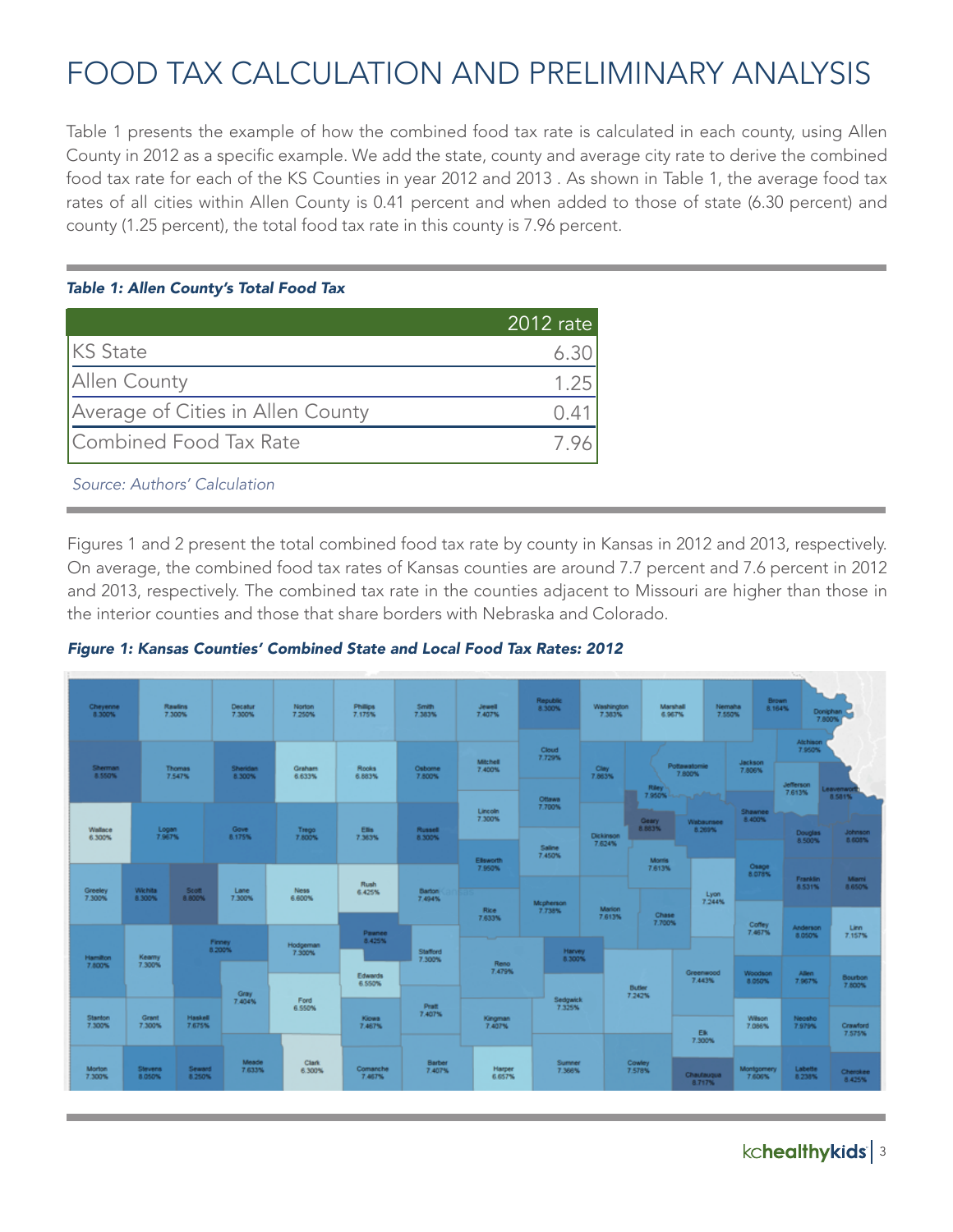

*Figure 2: Kansas Counties' Combined State and Local Food Tax Rates: 2013*

*Source for Figures 1 and 2: Authors' calculations based on data from the Kansas Department of Revenue (http://www.ksrevenue. org/salesreports.html), Missouri Department of Revenue (http://dor.mo.gov/business/sales/rates/2013/) Oklahoma Tax Commission (http://www.ok.gov/tax/Businesses/Tax\_Types/Business\_Sales\_Tax/Sales\_Use\_Lodging\_Tax\_Rate\_Charts/) and Federal Tax Administration (2015).* 

Next, to construct our omni-directional food tax differential, we calculate the average difference between tax rates in Allen County and each of the counties with which it shares borders. For example, in 2012, the rate in Allen County is 0.0797. Four counties including Anderson (rate equal to 0.085 in 2012), Bourbon (rate equal to 0.078 in 2012),

Neosho (rate equal to 0.080 in 2012), and Woodson (rate equal to 0.085 in 2012) share their county lines with Allen. We calculate the rate difference between Allen's and each of the bordering counties; and then finally average this rate difference out. Equation (1) above presents the rate difference calculation for Allen County in 2012.

$$
\frac{[(0.079 - 0.085) + (0.079 - 0.078) + (0.079 - 0.080) + (0.079 - 0.085)]}{4}
$$
 = -0.0000298 (1)  
1+ (-0.0000298) = 0.9999702

#### kchealthykids 4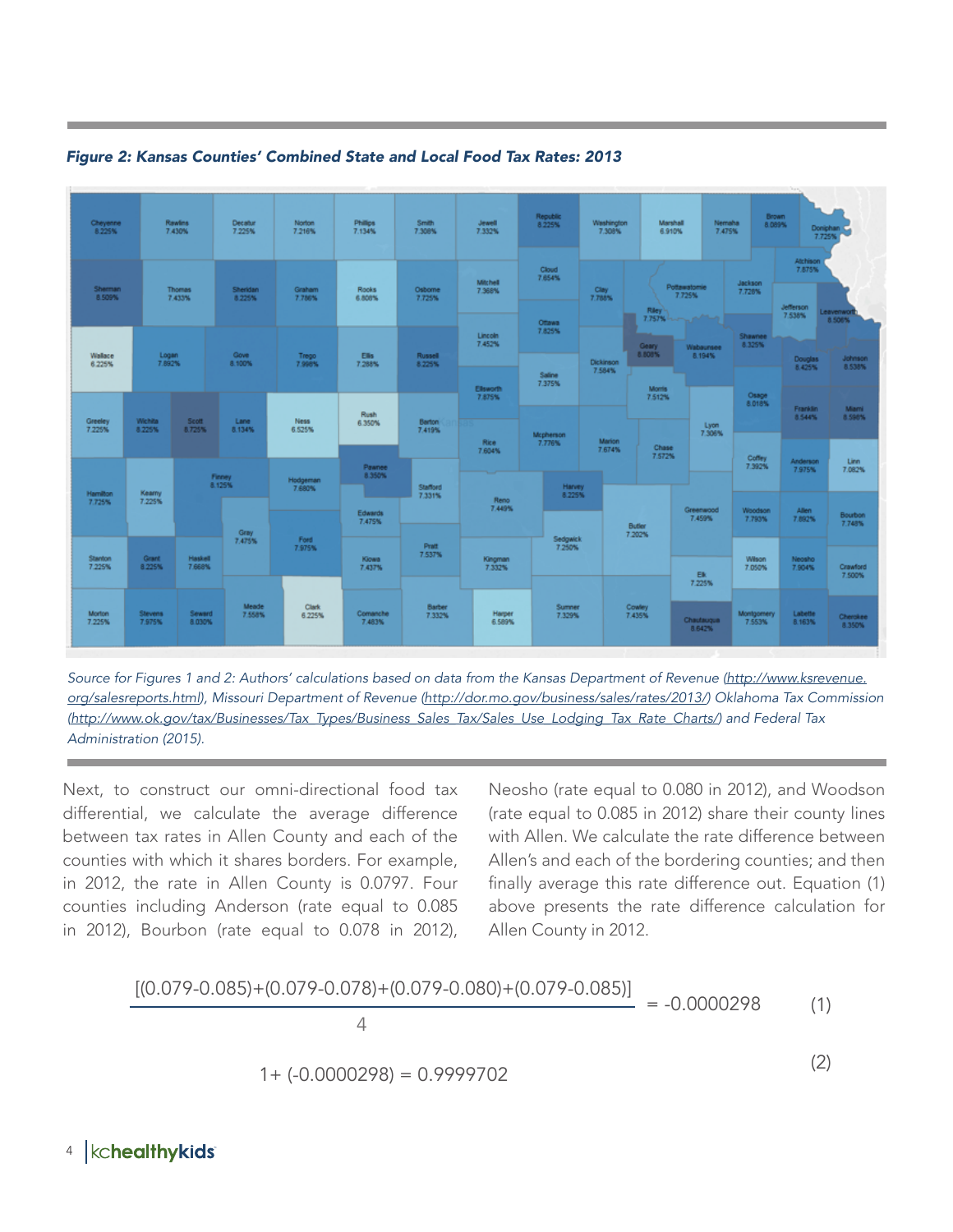Finally, to build the tax differential index for each county, we add 1.00 to the county's average rate difference, as presented in equation (2) above. A county with an index equal to 1.00 has a combined food tax rate that is not different than its bordering counties. An index below 1.00 indicates that the county's tax rate is relatively smaller than its bordering neighbors.4 An index above 1.00 suggests that county's tax rate is relatively larger than the border counties. Allen County's index of 0.99 means that the county tax rate on the average is slightly smaller than the rate of its neighbors. See Appendix 1 for the rate difference index for each county in Kansas in 2012 and 2013 and for the differentials between border counties and non-border counties.

Our variable of interest is taxable food sales. Table 4 presents per capita food sales volumes in two groups of Kansas Counties: Interior and Border Counties. The table presents 2012 and 2013 data along with the difference within the two groups. The border county difference is smaller than the interior county difference by \$4.90 per capita. This suggests that border counties may be facing loss in food sales volume growth relative to interior counties, presumably from lost sales across the border. In the next section of the paper we undertake a more formal statistical analysis of the difference.

#### *Table 4: Difference-in-Difference Analysis: Real Per Capita Taxable Food Sales\**

|                                                 | 2012    | 2013    | <b>Difference</b> |
|-------------------------------------------------|---------|---------|-------------------|
| Border Counties (Mean)                          | 1097.11 | 1099.59 | 2.48              |
|                                                 | (83.97) | (82.43) | (2.46)            |
| Interior Counties (Mean)                        | 1009.39 | 1016.77 | 7.38              |
|                                                 | (50.07) | (51.25) | (1.18)            |
| <i><b>*Standard Error is in Parenthesis</b></i> |         |         | $-4.9$            |
|                                                 |         |         | (2.44)            |

*4 The .9999 rate difference is later entered into regression analysis. For ease of interpretation, the tax rate difference can be rewritten into percentage form. For Allen County we multiply 100 to 0.9999 deriving 99.99%.*

kchealthykids | 5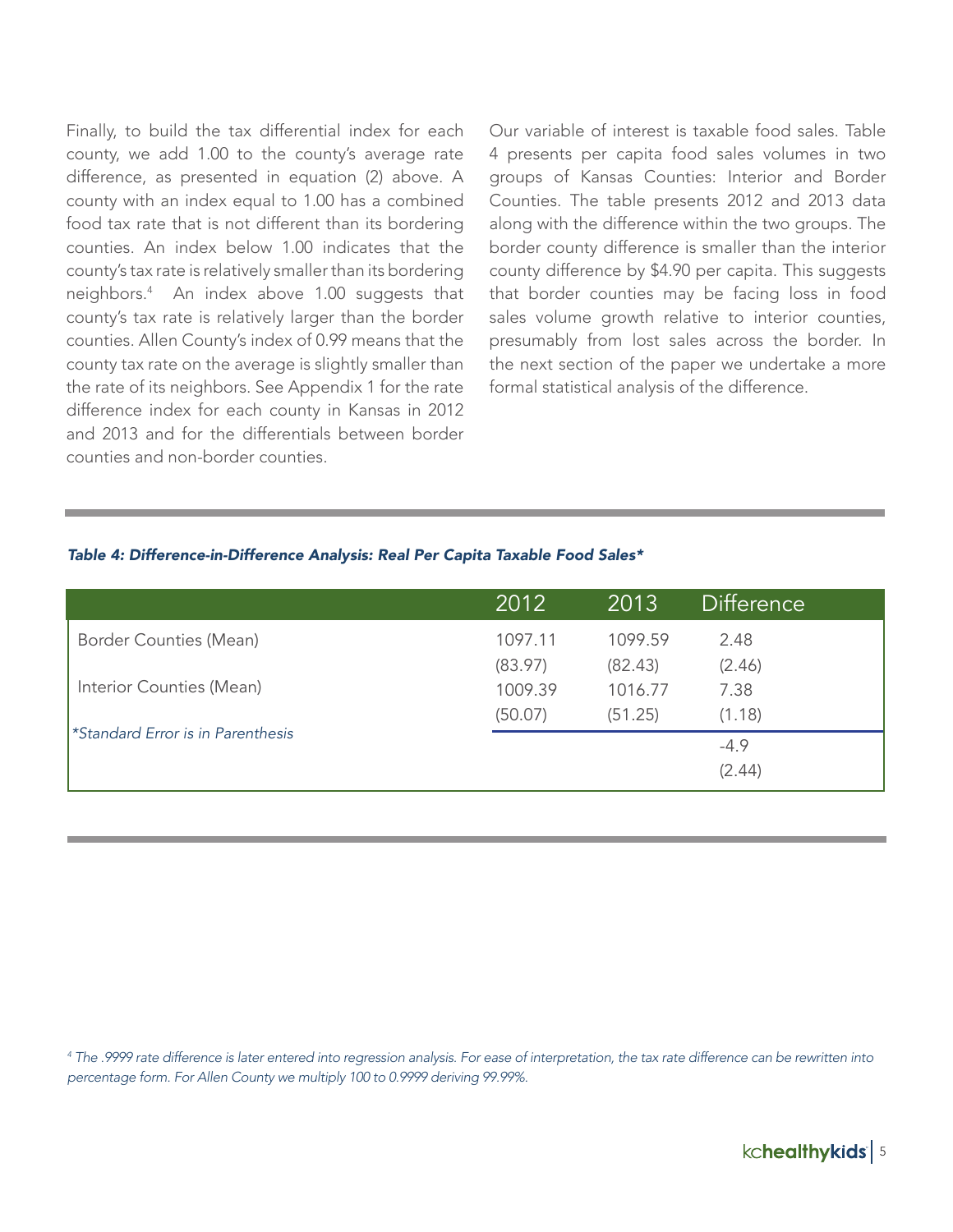### STATISTICAL ANALYSIS

The goal of our analysis is to ascertain whether counties with higher food tax rates have lower food sales due to the tax differentials. This would support the notion that consumers are shifting their purchases to jurisdictions with lower tax rates. The results of a broad assessment of border counties versus interior counties in Table 4 is suggestive of such an effect. But to test the question more thoroughly, we need

to control for the effects of things that might also affect food sales in a county. We follow Fisher (1980), Fox (2000), Toson and Skidmore (2007) and many others in using multiple regression analysis. This form of statistical analysis allows us to control for county differences in income, socioeconomic and demographic characteristics among others. The statistical model is presented in equation (3) below.

 $InFood_{it} = P_{it}B_i + I_{it}B_2 + X_{it}B_3 + C_i + T_{it}$  $+ \varepsilon$ <sub>it</sub> (3)

where;

| InFood,            | is per capita taxable food sale value in Kansas by county i and year t measured in its natural<br>logarithmic form,                                                                                                                                             |
|--------------------|-----------------------------------------------------------------------------------------------------------------------------------------------------------------------------------------------------------------------------------------------------------------|
| $P_{it}$           | is the difference in the after-tax price for food by county i and year t, calculated by using<br>our tax difference index shown in equations (1) and (2) above,                                                                                                 |
| $I_{it}$           | is per capita personal income in real dollar value based year 2014 by county i and year t measured<br>in natural logarithmic form,                                                                                                                              |
| $X_{it}$           | is a vector of variables capturing differences in consumers' taste and preference measured<br>by the unemployment rate of the county, the percent of population age 65 years old and<br>above, percent of male population, and percent of non-white population, |
| $C_{i}$            | represents county i's time-invariant effects such as distance from another county or the<br>travel cost to the adjacent counties,                                                                                                                               |
| $\mathcal{T}_{t}$  | represents time-fixed effects in which all counties may face similar circumstances at a particular<br>point in time such as national recessions or booms and drought, and                                                                                       |
| $\mathcal{E}_{it}$ | represents everything else that can influence food sale volume, but the model fails to<br>capture.                                                                                                                                                              |

Table 5 presents summary statistics for the data used in this study. The unit of analysis is 105 counties in Kansas during 2012 and 2013. Appendix 2 shows the source of data for each variable. The table shows that the average rate difference index is about 100.4% (or 1.0040 as shown in the table), while the minimum index is 98.5% (or 0.9851 as shown in the table) and the maximum index is 104.4% (or 1.0434 as shown in the table). This suggests that Kansas counties' food tax rates in general have a relatively wide range.

Per capita food sales volume averages \$1,042 per person. The standard deviation is \$446 per person, also suggesting a wide dispersion of food sales; the minimum food consumption is \$17 per person per year (in rural Kiowa county) while the maximum is \$2,442 per person per year in the real 2014 dollar values.

### 6 | kchealthykids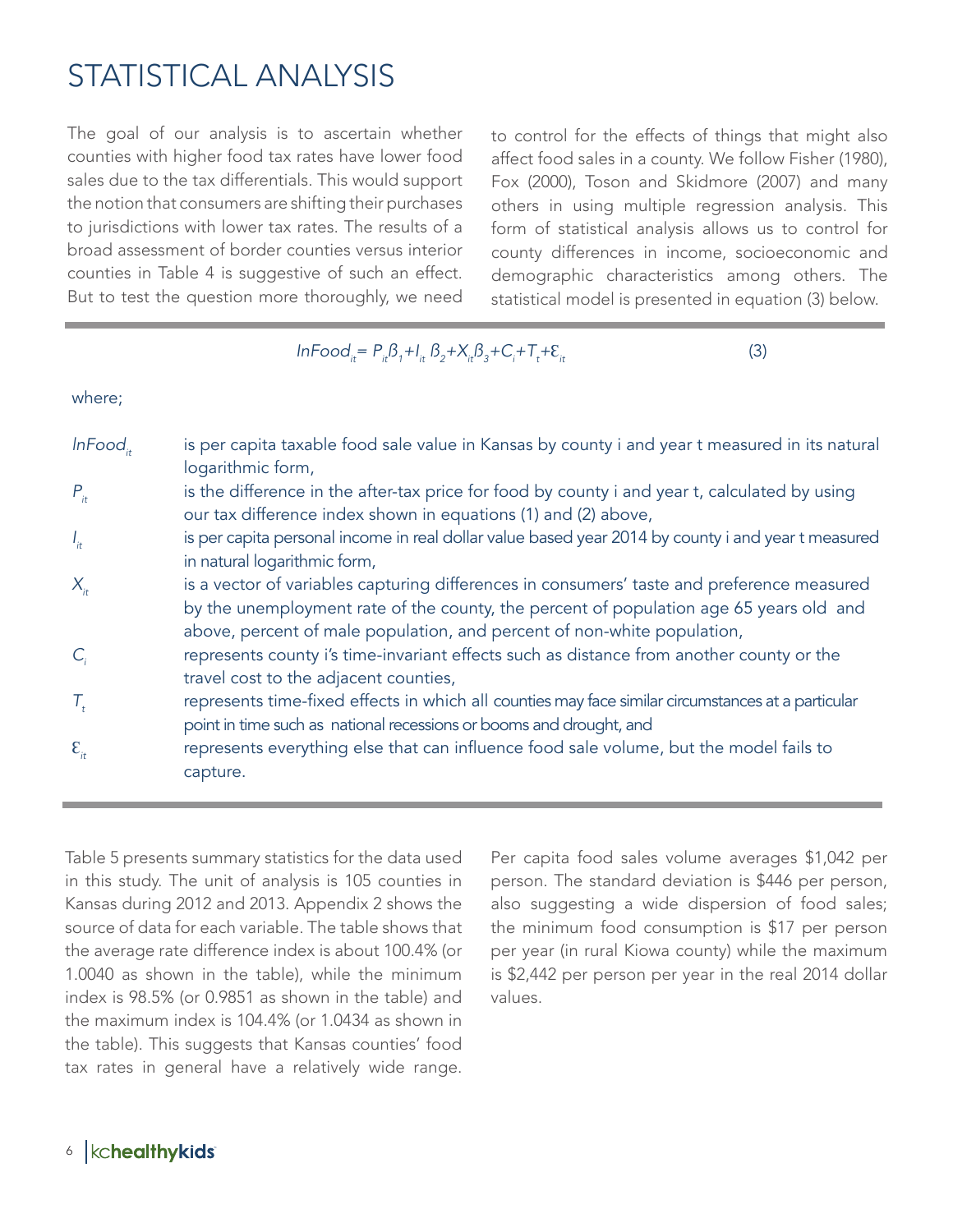#### *Table 5: Summary Statistics*

| Variables                                                                             | Mean   | Std. Dev.              | Min      | Max         | Obs |
|---------------------------------------------------------------------------------------|--------|------------------------|----------|-------------|-----|
| Population                                                                            | 27,532 | 76,318                 | 1,266    | 567,326     | 210 |
| Personal Income (Nominal \$)                                                          | 46,774 | 24,017                 | 18,498   | 117,261     | 210 |
| Unemployment Rate                                                                     | 5.1    | 2.3                    | 0.6      | 13.0        | 210 |
| % Population Age 65 Years Old and Older                                               | 18.2   | 4.8                    | 7.2      | 27.8        | 210 |
| % Male Population                                                                     | 96.0   | 7.2                    | 81.7     | 99.8        | 210 |
| % Nonwhite Population                                                                 | 92.3   | 6.9                    | 61.6     | 99.4        | 210 |
| KS County's Combined Food Tax Rate<br>(State, County, City)                           | 0.0767 | 0.0054                 | 0.0623   | 0.0888      | 210 |
| Omni-dimensional Food Tax rate difference                                             | 0.0040 | 0.0091                 | (0.0149) | 0.0434      | 210 |
| Omni-dimensional Food Tax Rate Difference Index                                       | 1.0040 | 0.0091                 | 0.9851   | 1.0434      | 210 |
| County's Total Taxable Food Sale Value (\$ Nominal),<br>as reported by KS Legislature |        | 32,600,000 109,000,000 | 41,546   | 940,000,000 | 210 |
| Per Capita Total Taxable Food Sale Value<br>(\$ Nominal)                              | 1,018  | 436                    | 17       | 2,368       | 210 |
| Per Capita Total Taxable Food Sale Value<br>(\$ Real, Based Year 2014)                | 1,042  | 446                    | 17       | 2442        | 210 |
| Per Capita Real Personal Income<br>(\$ Real, Based Year 2014, in \$1000 Value)        | 8.7122 | 10.0518                | 0.0529   | 69.9423     | 210 |
| Log of Real Per Capita Personal Income<br>(\$ Real, Based Year 2014, In \$1000 Value) | 1.4844 | 1.3387                 | (2.9390) | 4.2477      | 210 |

Using the statistical model shown in equation (3) above, we regressed per capita food sales against the tax rate differential index, controlling for other county characteristics. Details of the regression results are available from the Center. Table 3 shows the statistical model estimates of effect that each of the variables has on county food sales.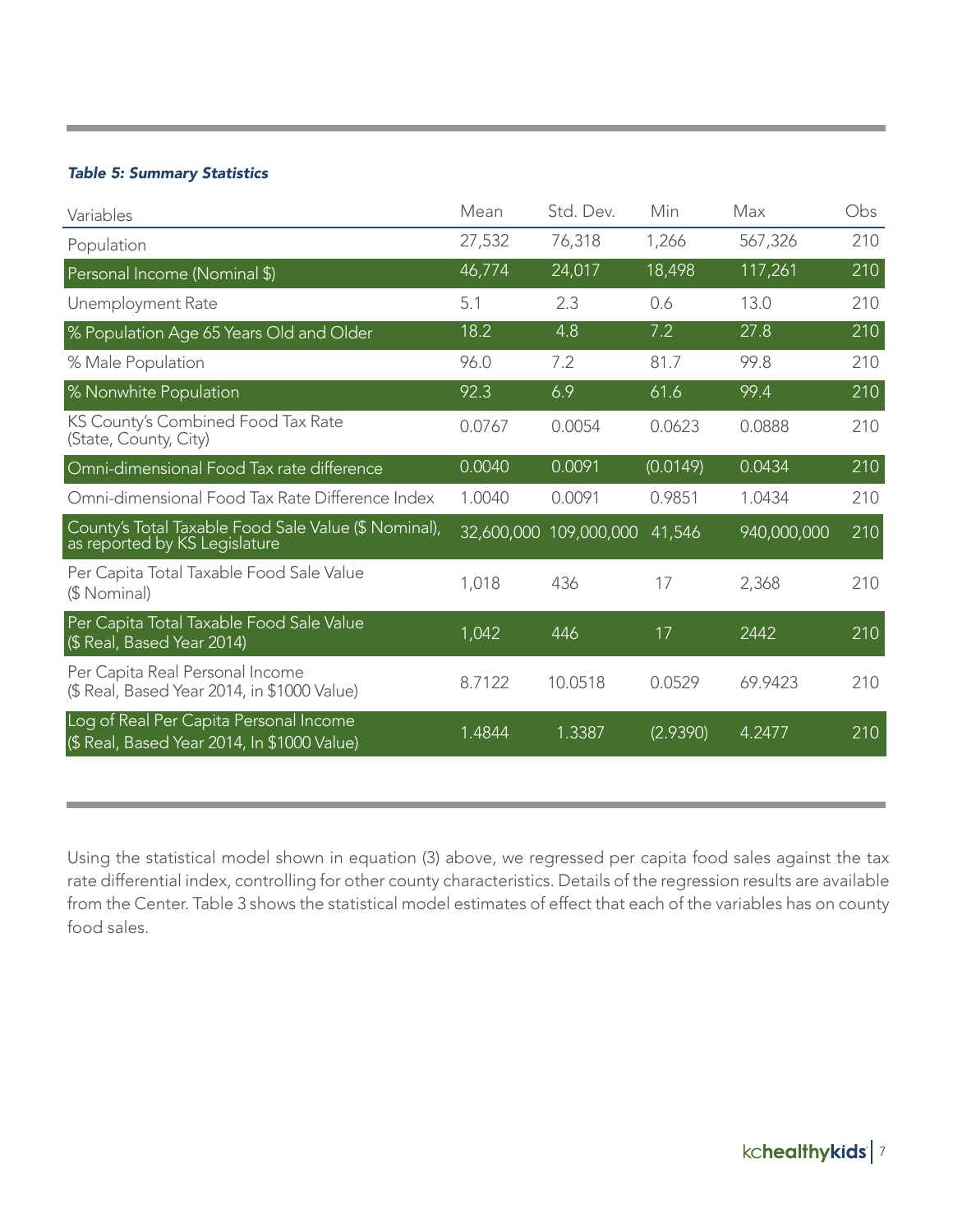#### *Table 6: Statistical Results*

| Variables                             | Base Estimate of Effect | Range of Effects |            |
|---------------------------------------|-------------------------|------------------|------------|
| Differential Tax Rate Index           | $-9.769\%$              | $-12.127\%$ to   | $-7.411\%$ |
| Unemployment Rate                     | $-0.146%$               | $-0.156\%$ to    | $-0.136%$  |
| Percent of Population Age 65 and Over | 0.048%                  | $0.045%$ to      | 0.051%     |
| Percent of Male Population            | $0.004\%$               | $0.000\%$ to     | $0.008\%$  |
| Percent of Non-White Population       | $-0.027\%$              | -0.030% to       | $-0.023%$  |
| Per Capita Personal Income            | $-0.272%$               | $-0.282\%$ to    | $-0.262%$  |

1.4844

All variables in the models are statistically significant at conventionally accepted levels. What this means is that there is enough scientific certainty in the results to suggest that the effects observed are not due to chance. The results suggest that food tax rate differentials negatively affect food consumption: for every 1 unit increase in the tax difference index, food sales volume drops 9.769% per person per year. This effect is relatively large based on sample mean. On the average, per capita food consumption is \$1,042 per capita, thus for every one percent increase in food tax difference, food consumption drops by about \$101 per person, controlling for other factors. Food sales in Kansas appears to be relatively responsive to price changes, and thus for bordering counties consumers

### **CONCLUSIONS**

This study investigates the effect of food tax rate difference on food consumption in Kansas counties during the period ranging from 2012 to 2013. In public finance literature, a criteria of good tax states that tax policies should not create inefficiency, meaning that when demands for goods and services are relatively elastic to price, tax rate that is set beyond optimal level can distort consumer's decision choosing

appear to readily shift their purchases to lower tax jurisdictions. The effect found in this study is larger than those found in previous studies in Washington D.C. (estimated at 7% by Fisher, 1989) and West Virginia (estimated 5.9% by Walsh & Jones, 1988).

Other results in Table 6 suggest that as unemployment rate and number of non-white population increase, food sales drop, all else equal. The results also show that grocery food is an inferior good as a whole because food sales are shown to drop with income increases, all else equal. Counties with a higher population of males and people aged 65 or older tend to purchase more food.

to purchase the goods and services less than the level that they would otherwise consume without taxes. This condition may create revenue loss to the local governments whose food tax are higher than those in the bordering counties as consumers may choose to purchase grocery food in the adjacent state instead of their hometown. Figures and Tables in section 2 suggests that Kansas counties that share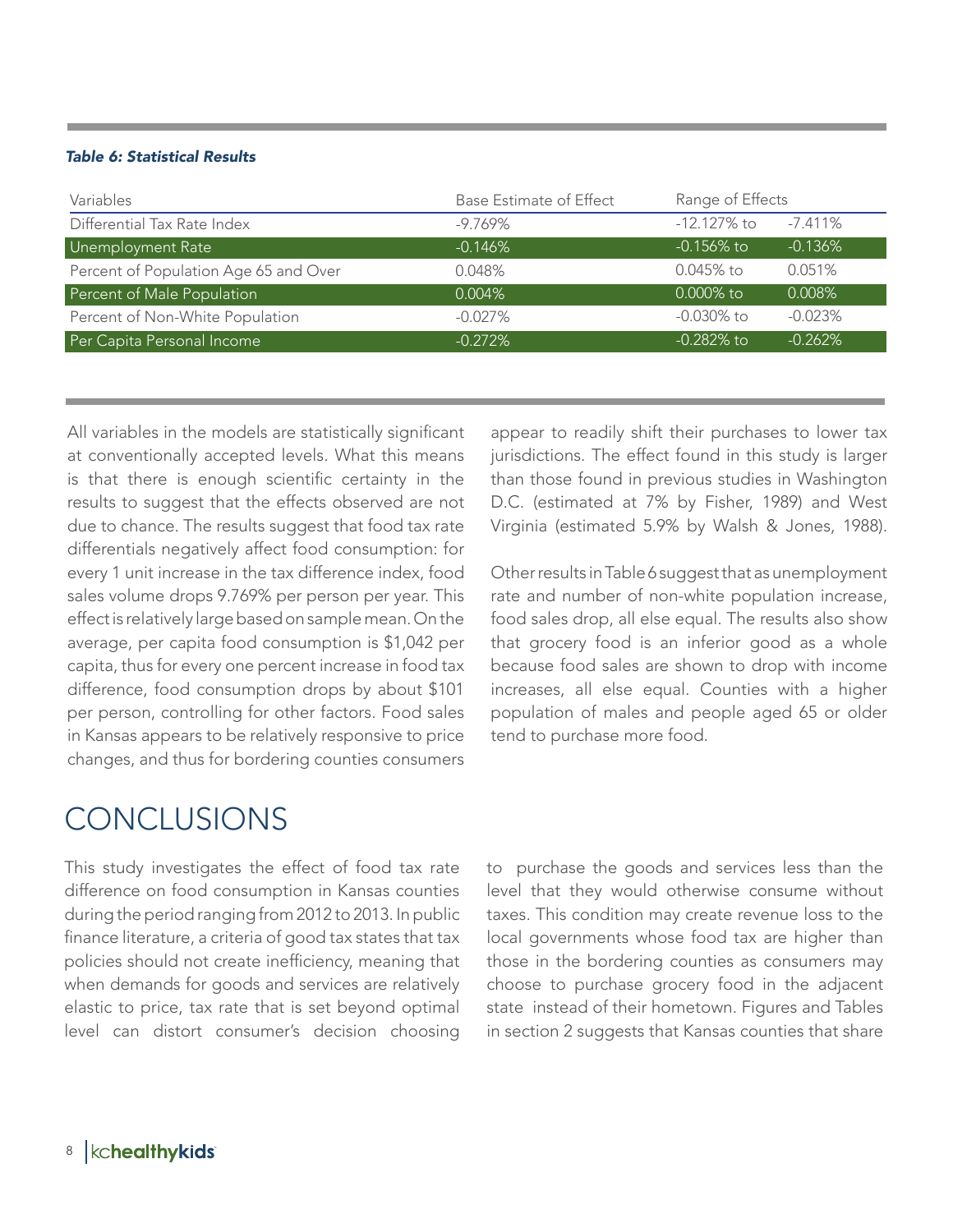their borders with Missouri, Nebraska and Colorado may face tax inefficiency problem; while the interior counties tend to not face such problem given that their tax rates are similar to the neighbors in the same state.

This study is different than the previous studies in that the food tax difference is calculated based on the average value of the tax rates in all dimensions a county shares its borders with, no matter the neighboring counties are in the same state or different states. This method reduce necessity to include dummy variable to represent bordering county; and hence, we can improve the reliability of estimation compared to those of the previous

studies. The empirical results suggest that at the local level, food tax difference does have strong effect on food consumption; for every 1% increase in food tax difference in any county, food consumption drops for about 9.769% approximately. Based on sample average data, for every one percent difference in food tax rates compared to the adjacent jurisdiction, food consumption drops for about \$101.8 per person per year, all else equal. Thus for tax efficiency and revenue collection capacity purposes, state policy makers may consider modifying state's food tax to be more competitive to those of the neighbors. This policy adjustment may also help increase local governments' revenue collection capacity and competitiveness in economic development.

### REFERENCES

Agrawal, David R. (2013). The Tax Gradient: Do Local Sales Taxes Reduce Tax Differentials at State Borders? Retrieved from http://ssrn.com/abstract=1909035 and http://dx.doi.org/10.2139/ssrn.1909035. Dated March 1, 2015.

American Legislative Exchange Council (2015). 2014 State Tax Cut Roundup. Retrieved from http://www. alec.org/publications/taxcutroundup/. Dated June 2, 2015.

Bhagawa, A., Franzini, L. & Narendranathan, W. (1983). Serial correlation and the fixed effect model. The Review of Economic Studies 49: 533-549.

Brunori, D. (2006). State Tax Policy. Washington D.C.: Urban Institute Press.

Colorado Department of Revenue. (2015). Colorado Tax Exemption Study. Retrieved from https:// www.colorado.gov/pacific/revenue/colorado-taxexemption-study. Dated May 25, 2015.

Federal Tax Administration. (2015). Sales Tax Rate Survey. Retrieved from http://www.taxadmin.org/fta/ rate/sales.pdf. Dated May 10, 2015.

Fisher, R.C. (1980). Local sales tax: Tax rate differentials, sale loss, and revenue estimation. Public Finance Quarterly 8: 171-188.

Fox, W.F. (1986). Tax structure and the location of economic activity along state borders. National Tax Journal 39: 273-296.

Garett, T. & Marsh, T.L. (2002). The revenue impacts of cross-border lottery shopping in the presence of spatial autocorrelation. Regional Science and Urban Economics 32: 501-519.

Kansas Department of Revenue (2015). Pub KS-1510

kchealthykids | 9